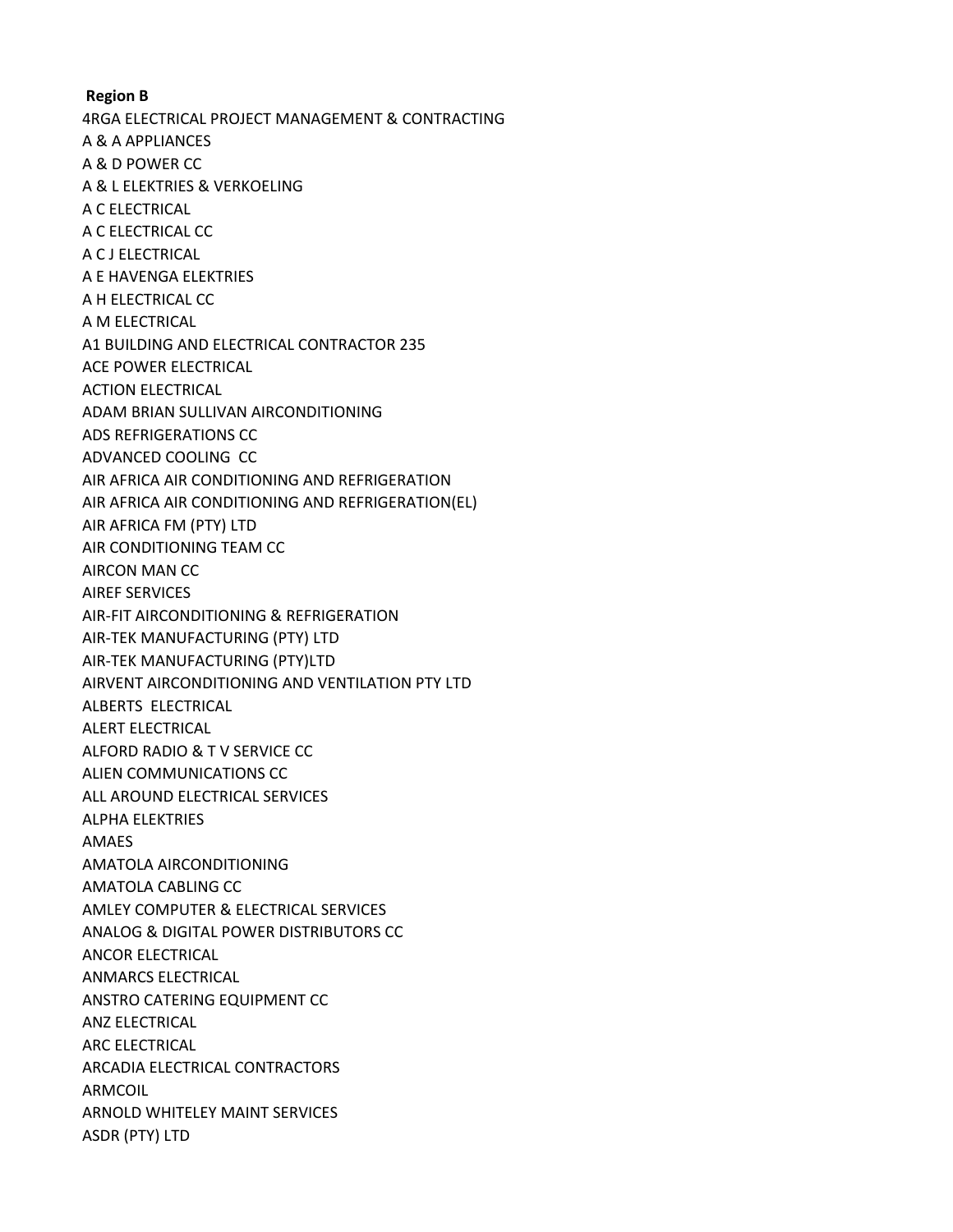AUTUM SKIES TRADING 382 AVIS ELECTRICAL AZTEC CONTRACTING SPECIALISTS (PTY) LTD B & G ELECTRICAL (PTY)Ltd B & P TECHNICAL SERVICES B & T ELECTRICAL SERVICES CC B J ELECTRICAL B J ELECTRICAL B K ELECTRICAL B L ELECTRIC B MVUSI ELECTRICAL CC B R ELEKTRIESE KONTRAKTEURS CC B&B H/T CONTRACTORS CC BARKHUIZEN ELEKTRIES BATS & RODS ELECTRICAL & MECHANICAL CONTRACTORS CC BAY ELECTRICAL BAY WAY ELLECTRICAL BEE J ELECTRICAL CC BEE J ELECTRICAL CC BEE J ELECTRICAL CC(MONTHLY) BEL MAR ELEKTRIES BELFORTEC ELECTRICAL BENKRO PROJECTS BENS ELECTRICAL BENVOR ELECTRICAL SERVICES CC BESAMANDLA BESAMANDLA (PEDDIE) BIGG ELECTRICAL BIGGS POWER PROJECTS PTY LTD BILLY MILNE ELECTRICAL CC BILTMOX 49 CC BI-TRON MAINTENANCE SERVICES CC BITRON TECHNICAL SERVICES BLACK & SONS ELECTRICAL AND MAINTENANCE BLUEBAY ELECTRICAL BM SERVICES BMS ELEKTRIESE KONTRAKTEURS BONA ELECTRICAL COMPANY (PTY) LTD BONTIES PLUMBER & ELECTRICAL BOTHA ELEKTRIES BQ ELECTRICAL AND PLUMBING SERVICES BRADNICK ELECTRICAL (PTY) LTD BRADS ELECTRICAL BRENDON COETZEE REFRIGERATION BRESTLER DEVELOPMENTS BRIAMS ELECTRICAL CONTRACTOR BRILL CONSTRUCTIONS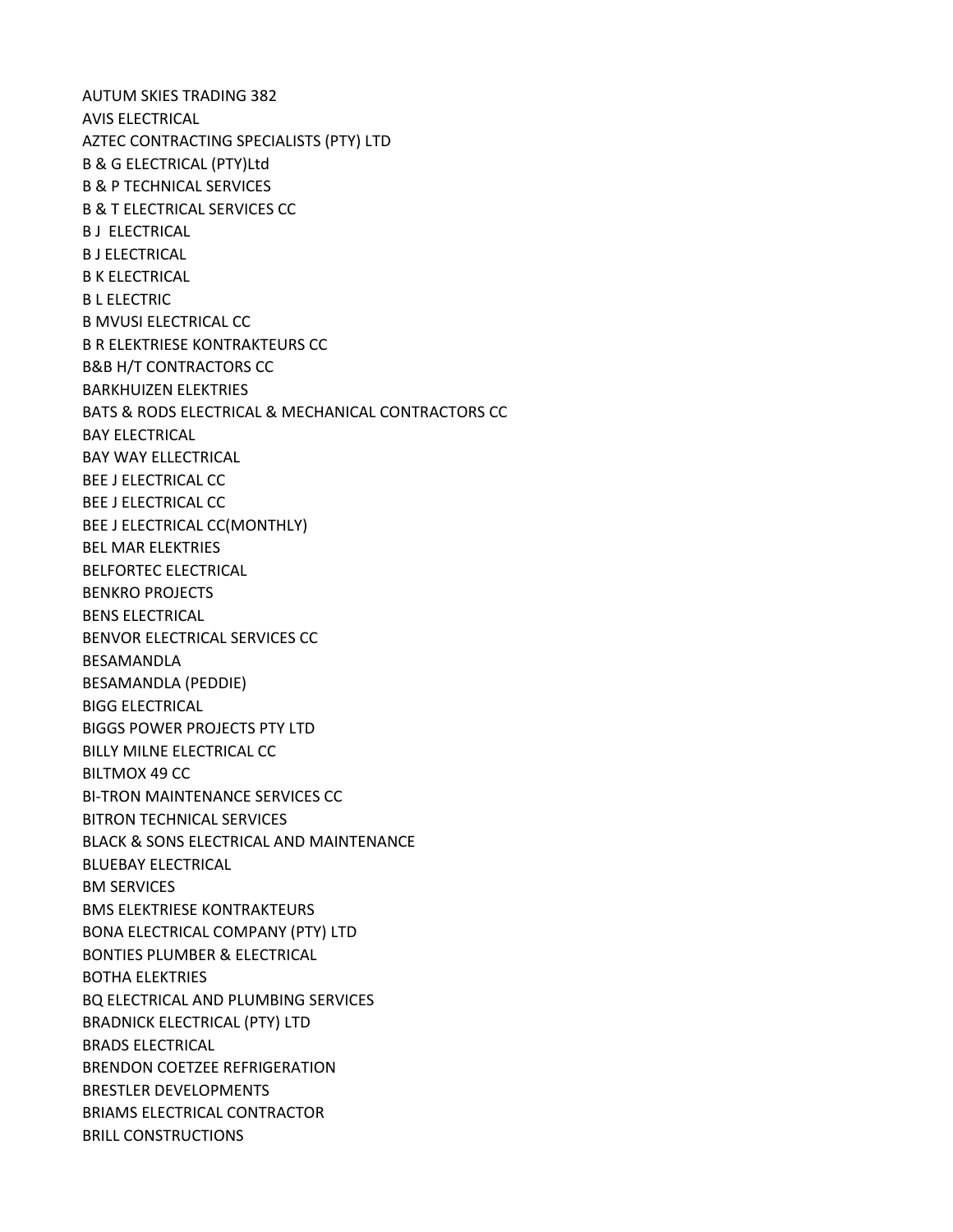BROAD AUTOMATION CC BRODYS ENERGY SOLUTIONS PTY LTD BROWNES ELECTRICAL BRUNETTES ELECTRICAL BUCHHOLZ ENVIRONMENTAL CC T/A GRAE BUTLEC CC. C & C ELECTRICAL C & G ELECTRICAL C A A ELECTRICAL C B ELEKTRIES C D R ELECTRICAL CC C Z ELEKTRIES BK C.E.L ELECTRICAL C+R SERVICES CABLE IT CAMEL ROCK TRADING 193 CC CAMPBELLS ELECTRICAL CARVER AND GRIFFITHS CAW ELECTRICAL CBS ELEKTRIES CCB ELECTRICAL CC CDR ELECTRICAL (PTY) LTD - AREA G CE MAINTENANCE & ELECTRICAL CENTRELEC CC CENTURION BORDER CHANDLERS ELECTRICAL CC CHARI ELECTRICAL CHILLO CC CHIMANI REFRIGERATION CHOWLES ELECTRICAL CC CITY SQUARE TRADING 204 (PTY) LTD T/A HLUMISA ENGINEERING SE CJ SWIFT and Co (Pty) Ltd CJ TROSKIE ELEKTRIES CLIMATE CONTROL CLIMATIC AIRCONDITIONING REFRIGERATION CC CLINTONS ELECTRICAL COASTAL ARMATURE WINDERS & SUPP COASTAL ELECTRICAL COASTAL ELECTRICAL AND REFRIGERATION COASTAL REWINDERS PTY LTD COASTAL TRANSMISSIONS COETZEE REFRIGERATION COLD CONTROL REFRIGERATION & AIRCONDITIONING COLIN BARRIS AGENCIES CC COMPTECH CONCORDE ELECTRICAL CONSTANT FLOW ELECTRICAL (PTY) LTD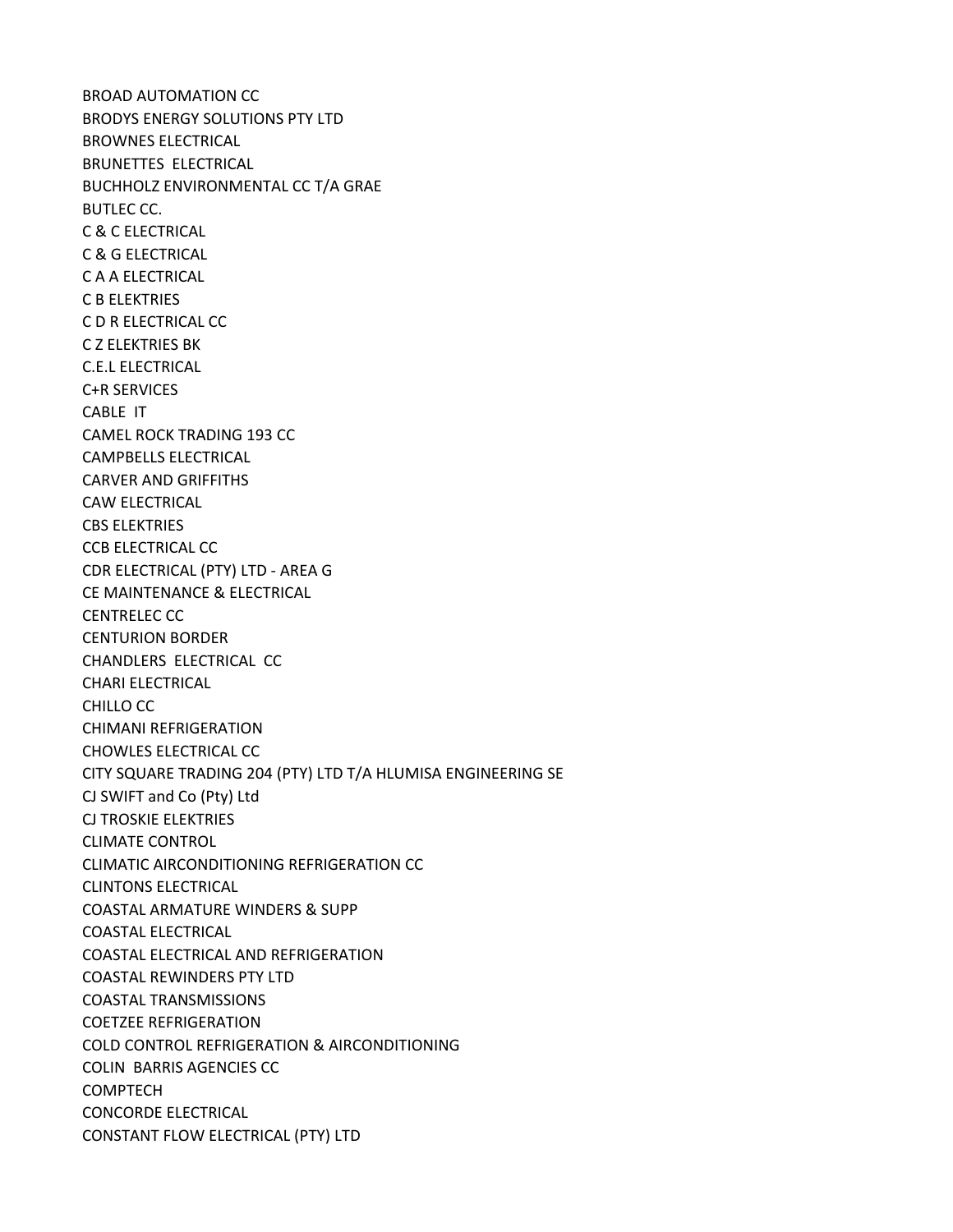CONTACT ELECTRICAL CONTACT REFRIG & AIRCONDIT SERVICES COOL PROJECTS AIR-CONDITIONING COOLING CO MAINTENANCE PTY LTD COOLING EXCELLENCE REFRIGERATION CREST ELECTRICAL PTY LTD CUTRON ELECTRICAL CC CWETE CONTRACTING CC D & J ELECTRICAL CC D A ELECTRICAL CC D H ELECTRICAL D M T ELECTRICAL SERVICES D P MADALANE ELECTRICAL DAN S ELECTRICAL DARNZ ELECTRICAL CC DELACOM SOLUTIONS DERANCO ELECTRICAL DERMER ELECTRICAL (PTY) LTD DESIGNER LIGHTING DEVCOTECH ELECTRICAL ENGINEERING PTY LTD DICKSON ELECTRICAL CC DICKYS ELECTRICAL DIE ELEKTRIESE NUTSMAN DIE HUMANSDORPSE KOOPERASIE BEPERK DIRKIES ELECTRICAL (PTY) LTD D-LIGHT ELECTRICAL CC DSP PLUMBERS CC DUCSH ELECTRICAL DUDLEY FOWLER ELECTRICAL CC DUGGIE VISSER ELEKTR DIENSTE DUPS ELECTRICAL DVR ELECTRICAL DWM ELECTRICAL DYER ELEKTRIES DYMOLEC CC DYNAMIC ELECTRICAL E & D TECHNOLOGY (PTY) LTD E & M ELECTRICAL SUPPLIERS TRUST E M R SERVICES E STRATON & CO PTY LTD E.C COOLING EAST CAPE ELECTRICAL EAST COAST COOLING (PTY) LTD EAST COAST ELECTRICAL CC EAST LONDON AIR CONDITIONING CC EASTCOMMS BUSINESS COMMUNICATIONS EASTERN ELECTRICAL (PTY) LTD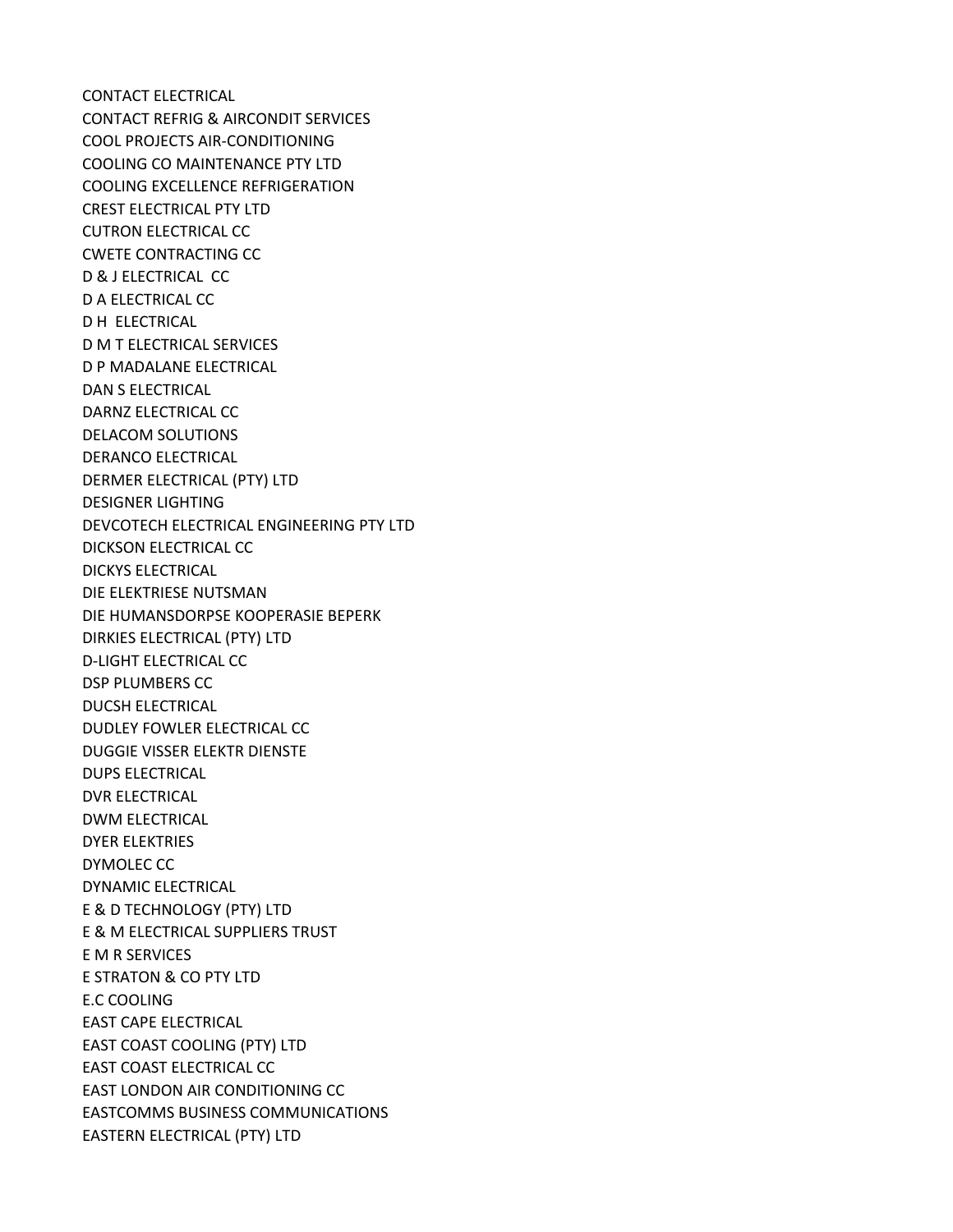ECONO-AIR ECONOLEK ELECTRICAL ECONOMY ELECTRICAL ECUBE ELECTRICAL EDEN BAY DISTRICT ELECTRICAL PTY LTD EDEN COOLING SERVICES EDEN ELECTRICAL SERVICES EDEN REFRIGERATION SUPPLIES EDISON POWER ELECTRICAL (PT) LTD EDISON POWER ELECTRICAL (PTY) LTD EDISON POWER ELECTRICAL (PTY)LTD EEN STOP ELEKTRIESE DIENSTE EGM CONTRACTING (PTY) LTD EICHS ELECTRICAL ELANDITOUCH (PTY) LTD T/A TTMC SERVICES ELEC CONNECT ELECTRICAL ELEC TRONIQUE ELECTRICAL ELECTRANET ELECTRICAL SERVICES ELECTRICAL & WELDING REPAIRS ELECTRICAL PRO WHOLESALERS (Pty) LTD ELECTRICAL PROJECTS INVESTMENTS (PTY) LTD ELECTRICAL SOLUTIONS ELECTRICAL WORX ELECTRO NETWORK ELECTRO-FIX ELECTRICAL ELECTROWISE M I E ELEKTRO GEYSER ELMACH ELECTRICAL ELTONATION ELECTRICAL CONTRACTORS CC EME SYSTEMS CC ENDRES ELECTRICAL SERVICES ENGELBRECHT ELEK & VERKOELING ENVIRONMENTAL SERVICES EON ELECTRICAL CC EPILITE 184 CC E-POWER TECHNOLOGIES ERC SERVICES ESCOTEK SERVICES (PTY) LTD E-SERVICES EVJ ELECTRICAL SERVICES (PTY) Ltd EXCEL ELECTRICAL EXPERT ELECTRIC EXTREME FREEZE REFRIGERATION PTY LTD EYA BANTU PROFESIONAL SERVICES F & A AIR COND & REFRIGERATION F & A AIR CONDITIONING (PTY) Ltd F G ELEKTRIES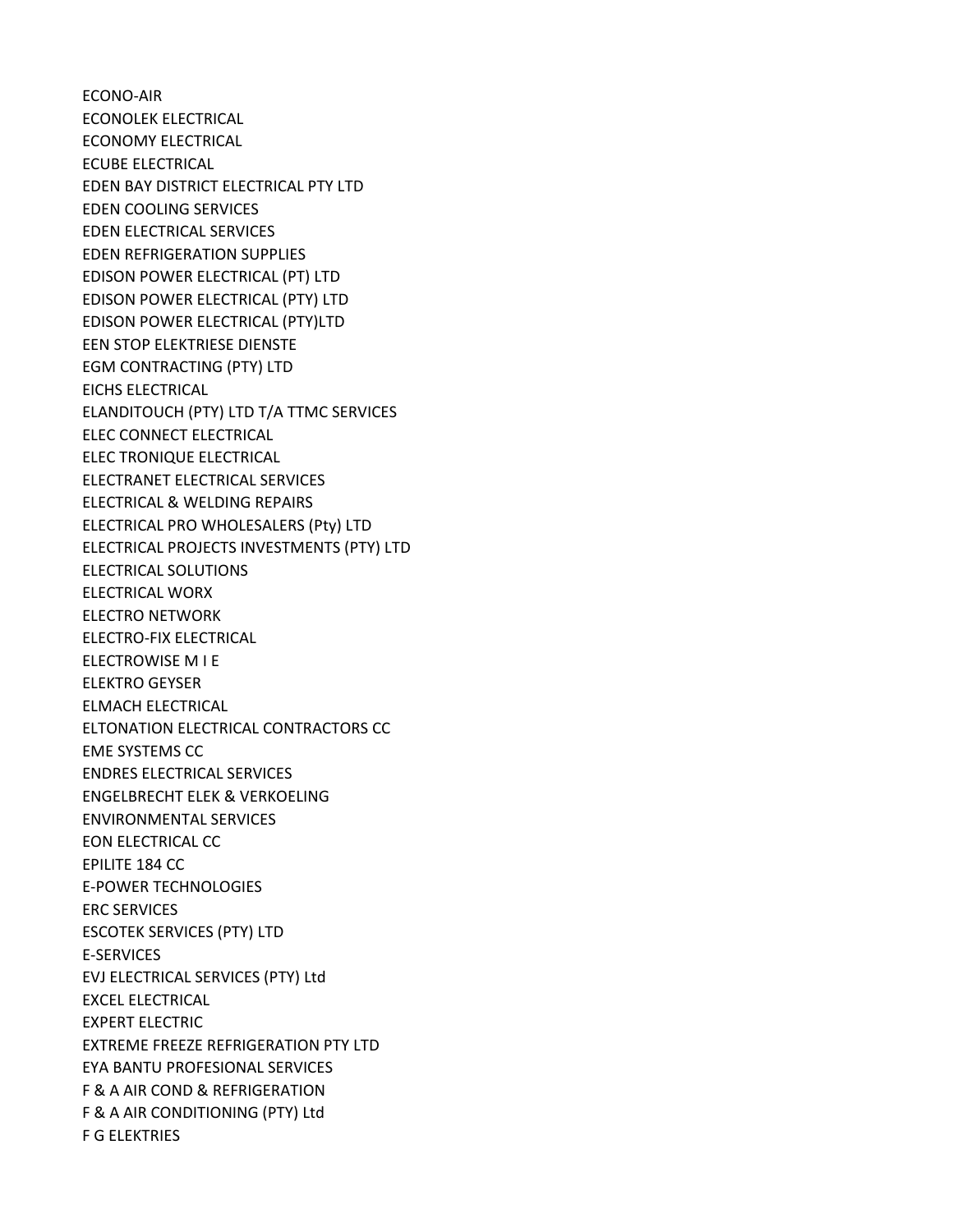FACTOFLO (PTY) LTD FANTASY AIR CC FARMERS ELECTRICAL CC FENAKO S TRADING ENTERPRISE FISH RIVER ELECTRICAL CC FLASH ELECTRIC FLICK PEST CONTROL (EP) CC FORLEE S ELECTRICAL FOURIES ELECTRICAL FRA AIR CONDITIONING SPECIALISTS CC FRESH AIR ENVIROMENT & TEMPERATURE CONTROL CC FRIEDMANS ELECTRICAL CC FRITZDIN CC G E MOOLMAN G M CONTRACTING G R AIRCONDITIONING CC G V W BUILDERS & ELECTRICAL C C GABI ENGINEERS (PTY) LTD GARDEN COAST CONSTRUCTION GARDEN ROUTE ELECTRICAL GARYS REFRIGERATION & HOME APPLIANCES GARZOUZIES ELECTRICAL CONTRACTORS CC GAS ELEKTRIK PTY LTD GENERGY the ALTERNATE ENERGY CORPOPRATION (PTY) LTD GENSMART ELECTRICAL SERVICES (Pty) LTD GENT ELECTRICAL SERVICES (PTY) LTD GEOFFS AIR CONDITIONING GEORGE ELECTRICAL REWINDERS(PTY)LTD GEORGE ELEKTRIESE KONTRAKTEURS PTY LTD GEORGE EMERGENCY POWER SERVICES (Pty)Ltd George Refrigeration & Air Conditioning (PTY) Ltd GHK ELECTRICAL GL NICHOLAS CC T/A BORDER ARMATURE WINDERS GLANVILL ELECTRICAL TRUST GLENALL ELECTRICAL GLOBAL ELEKTRIES GLOBAL PROJECT MANAGEMENT GLOWTRON ELECTRICAL GLYNNS ELECTRICAL GOLDEN BULB ELECTRICAL (PTY) LTD GOLDEN SPOT TRADING 321 CC GOLDSCHMIDT REFRIGERATION AND ELECTRICAL GOMBE ELECTRICAL LINES AND SERVICES CC GONUBIE ELECTRICAL CC GRACE ON TOP OF GRACE ELECTRICAL PTY LTD GRAHAM CLARKE ELECTRICAL TRUST GREEN LINK SOLUTIONS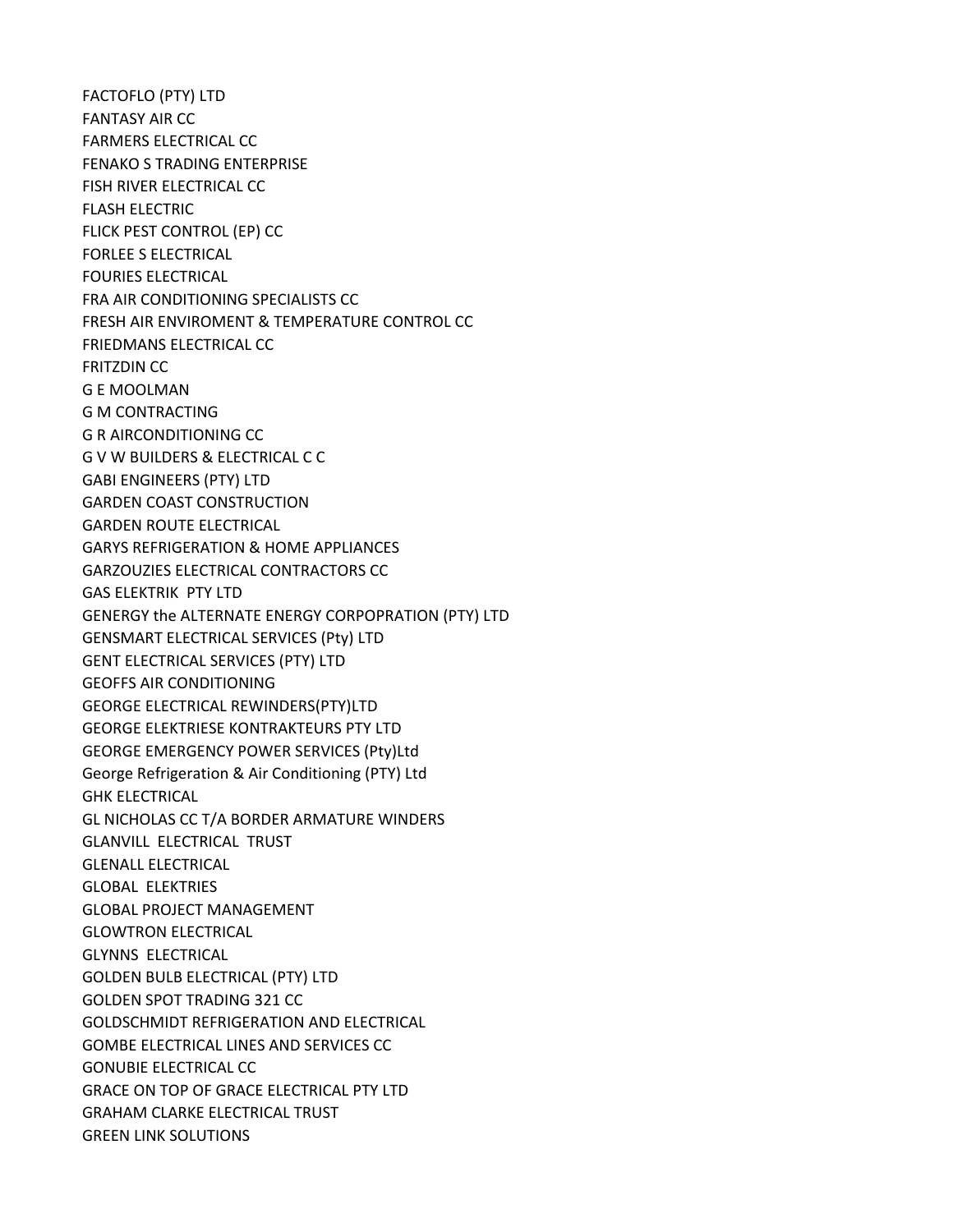GT ELECTRICAL (PTY) LTD H D HERTEL S ELECTRICAL H V ELECTRICAL HANDITRONIX HANLEC SERVICES HARPER SALES & SERVICES HARRIS REFRIGERATION HARTWIG & HENDERSON HARVETT ELECTRICAL CC HASHTAG ELECTRICAL HASTIES ELECTRICAL HEAT EXCHANGE AIRCONDITIONING & REFRIGERATION HEAT TRANSFORMATION SYSTEMS CC HENNING ELEKTRIES PTY LTD HERSELECTRIC HERTEL S ELECTRICAL HEUNIS PLUMBING ELECTRICAL CC HH ELECTRICAL CC T/A ALEX PUMPS HUDSONS ELECTRICAL IAN KLEYN ELECTRICAL IANS ELECTRICAL SERVICES IBHAYI CONTRACTING CC IMVUSA ELECTRICAL PROJECTS INDUCTION DESIGN & MAINTENANCE (PTY) LTD INDUSTRIAL ELECTRICAL INTERCONNECT SYSTEM PTY LTD INTERCONNECT SYSTEMS (PTY) LTD INTERCONNECT SYSTEMS (PTY) LTD (PE) INTERGRATED LABOUR HIRE ISIKHANYO ELECTRICAL & MECHANICAL ISLAND ELECTRICAL IVOR SMITH ELECTRICAL IZAZI TECHNOLOGIES J D ELEKTRIES J & G ELECTRICAL CC J & N ELECTRICAL SERVICES (PTY) LTD J C E INSTALLATIONS J E ADCOCK J E K ELECTRICAL JACLES ELECTRICAL CC JAKES ELECTRICAL JAMA JAMA ELECTRICAL JAMES CHANDLER ELECTRICAL & BUILDING CONTRACTORS CC JAMES FABER ELECTRICAL JARVIS ELECTRO WINDING JARVIS ELECTRO WINDING(PTY)LTD JARYD SMITH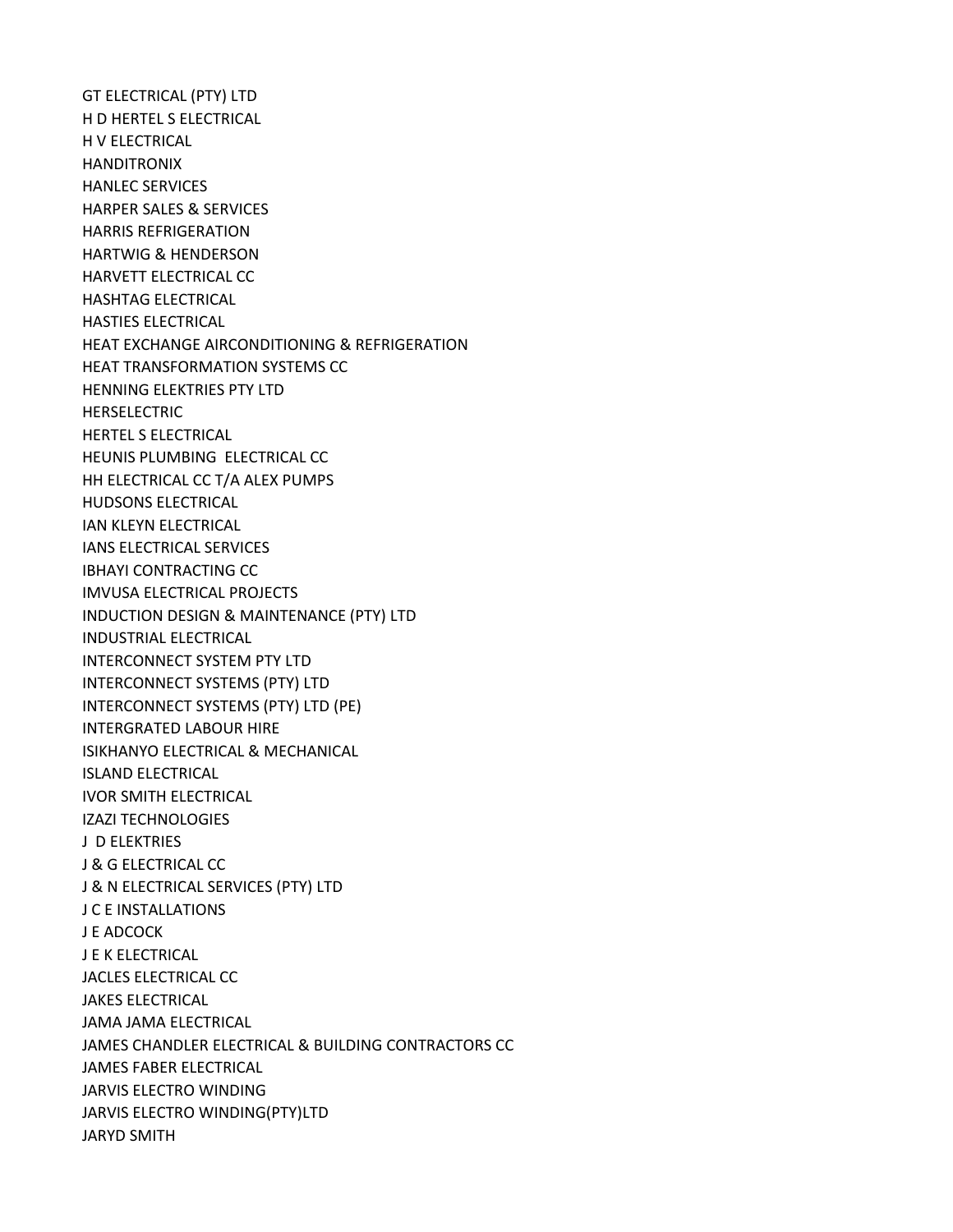JB ELECTRICAL JC MALAN ELEKTRIES JCE CONTAINERS JELANI GROUP (PTY) LTD JERREN 99 CC (T/A INDUNA ELECTRICAL) JJ DE JAGER ELEKTRIES JJC MAINTENANCE JOHAN MARITZ ELECTRICAL SERVICES CC JOHNS ELECTRICAL JONES & VAN ONSELEN CC JTE ELECTRICAL PTY LTD JUTE S ELECTRICAL CONTRACTORS CC K B ELECTRICAL K C ELECTRICAL & REFRIDGERATION KAROO LUGREELING VERKOELING KAWULEZA ELECTRICAL SERVICES (PTY) LTD KEI ELECTRICAL Kempston Investments (PTY) LTD KEMPSTON INVESTMENTS (PTY) LTD KENNY S ELECTRICAL KENS RADIO KETIN BIGGS ELECTRICAL CC KING ELECTRIX KNELL ELEKTRIES KNYSNA ARMATURE WINDERS KRITZ ELECTRICAL L & F ELECTRICAL CC L & F ELECTRICAL CONTRACTORS - GEORGE L & H ELEKTRIES L & L ELECTRICAL L M B POWER AFRICA L P MOTOR REWINDERS L.MASON ELECTRICAL CC LABACOR LAMPIES ELECTRICAL LANDMAN S ELECTRICAL LANDMARK ELECTRICAL LASINIG ELECTRICAL (PTY) LTD LE ROUXS AIRCONDITIONING LEEK TRADING (PTY) LTD LEONS AIRCON & REFRIG CC LESKHO CONSTRUCTION LEW MUR BUILDING AND ELECTRICAL LFR ELECTRICAL (PTY) LTD LISTONS ELECTRICAL LN ELECTRICAL CONTRACTORS LNG ELECTRICAL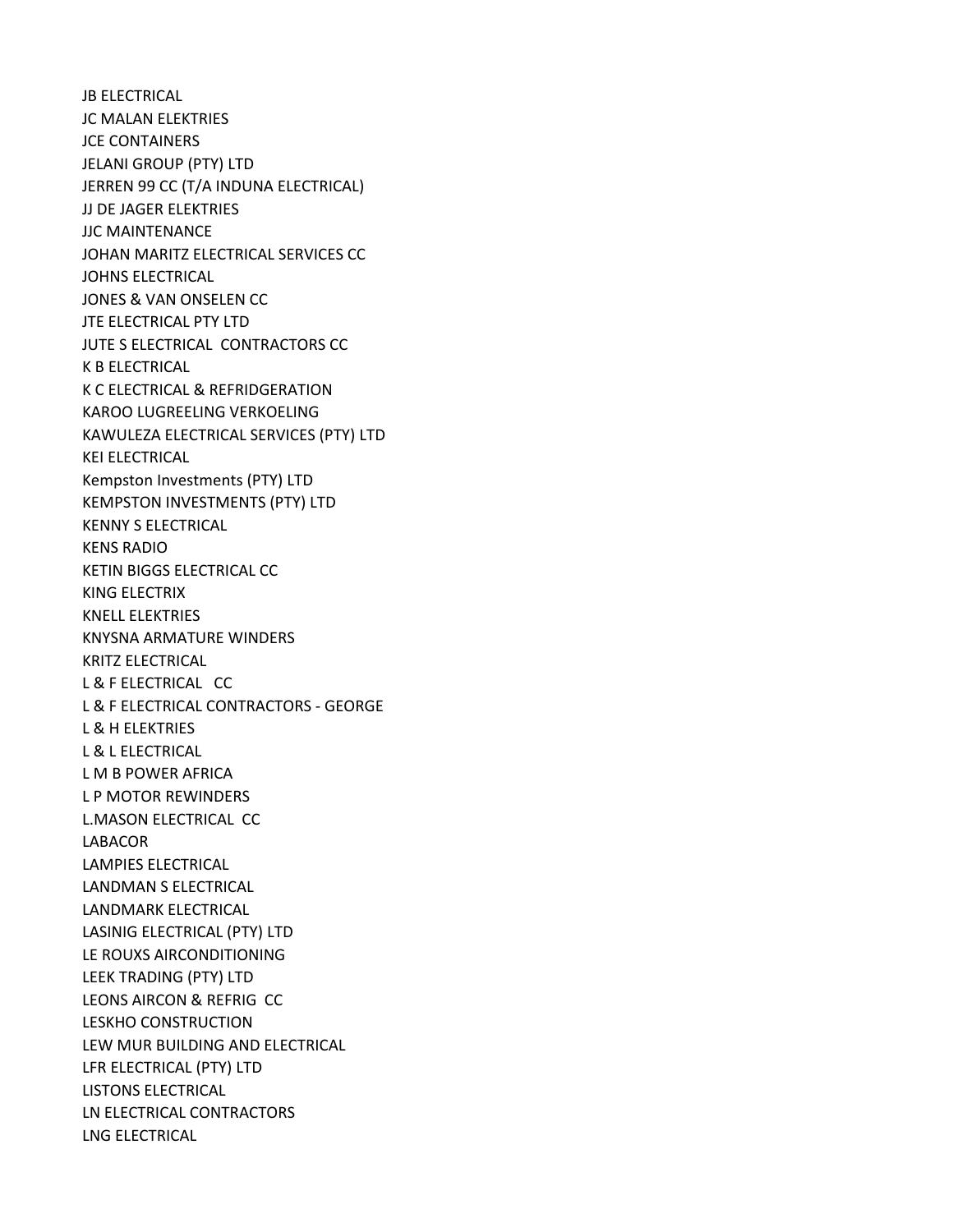LNS BUSINESS SERVICES LOCAL EVENTS EIGHTS LOUMIN & SEUNS BK LOUMIN & SEUNS ELEKT KONTRAKTEURS LPSA SYSTEMS (PTY) LTD LRA ELECTRICAL CC LT NTLOKO ELECTRICAL CONTRACTOR LU LAV HOLDINGS (PTY) LTD LUKHANJI DISTRIBUTORS LVR ENTERPRISES M D L ELECTRICAL CC M JUNIOR TRADING (PTY) LTD M.O.G. ELECTRICAL M3R ELECTRICAL MACS ELECTRICAL MACS REFRIGERATION MAGNITUDE MOTOR WINDERS CC MAGRU ELECTRICAL MAIN ROAD SERVICE STATION MALAN ELEKTRIES MANDELA BAY ELECTRICAL TRADING CC MANELEC SERVICES (PTY) LTD MARCOL CATERING EQUIPMENT CC MARLIE ELECTRICAL CONTRACTING MARTIN HARTUNG ELECTRICAL MASHUBANE CONSTRUCTION Pty (LTD) MASIQHAME TRADING 787 CC MASIQHAME TRADING 792 CC MASIZAKHE CONTRACTING SERVICES CC MATHER ELECTRICAL SERVICES (PTY) LTD MATSAPA TRADING 678CC MATTHEWS ELECTRICAL MAWEYI HOLDINGS (PTY) LTD MAX-I-QUIP ELECTRICAL MBANE CONTRACTING TRUST MC ELECTRICAL MC MULTI SERVICES CC MEGA TEC ELECTRICAL MENTOLEK PROJECTS MICHAELS ELECTRICAL MIC-RON MAINTENANCE MILNE ELECTRICAL MILTON D NDIMANDE MITCHELL ELECTRICAL MITCHLEYS ELECTRICAL CC MIYA S ELECTRICAL MKH AIR CONDITIONING & REFRIGERATION CC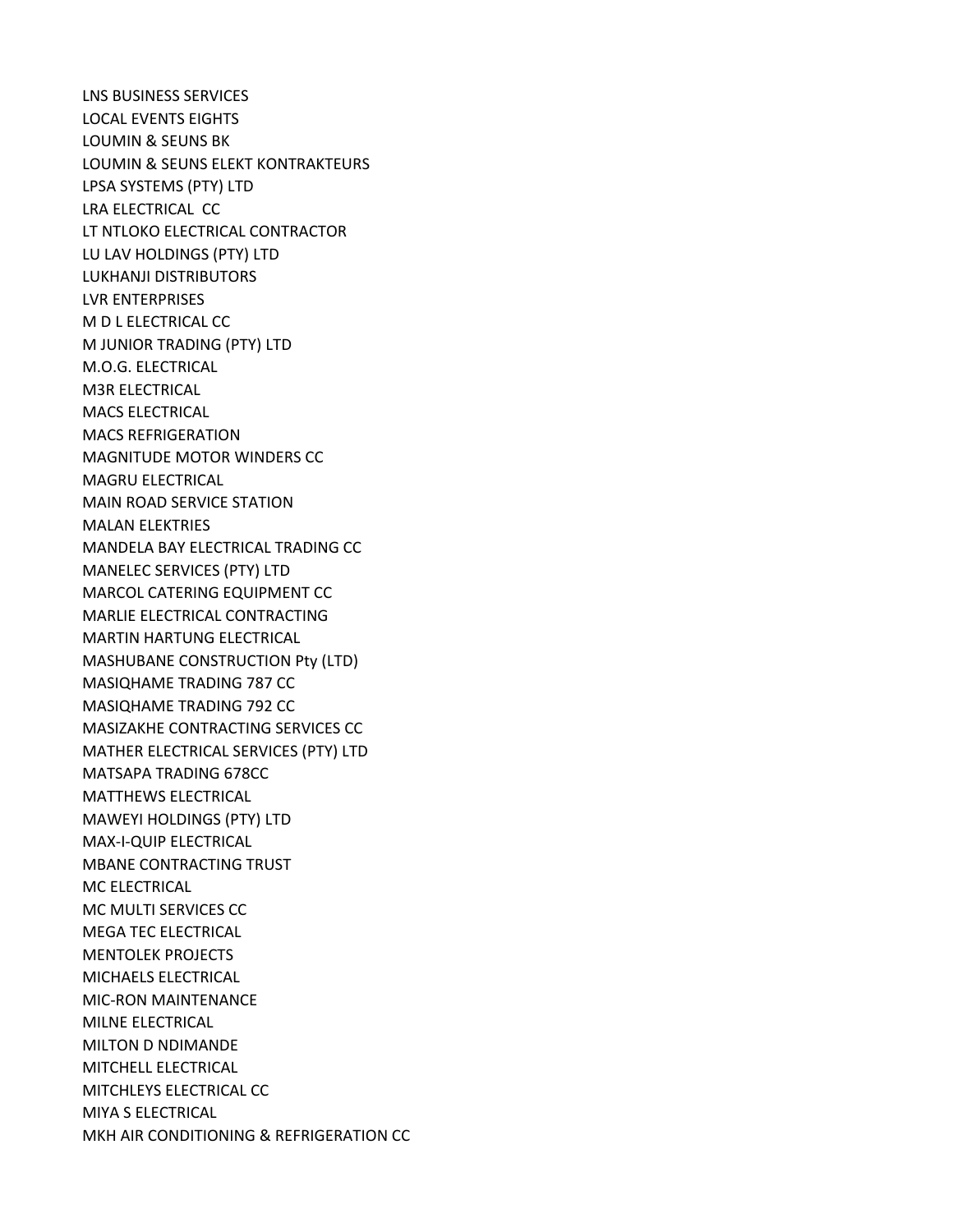ML NKOSI ELECTRICAL CONTRACTORS CC MOLLERS ELECTRICAL MPUMA KOLONI COOLING & ELECTRICAL CC MQ DEVELOPMENT NEILS ELECTRICAL NEUTRON ELECTRICAL SOUTH CAPE (PTY) LTD NEW GENERATION ELECTRICAL NIECOR ELEKTRIES @ VERKOELING NIELS ELECTRICAL NOMATHEMBA ELECTRICAL CONTRACTORS NTULI ELECTRICAL CONTRACTORS NUNES ELECTRICAL O.P ELECTRICAL OCEAN ELECTRICAL OCEAN LEGACY MANUFACTURING OELOFSE ELECTRICAL OMEGA WATT ENERGY & SOLAR SERVICES ON SITE ELECTRICAL OPTIMUM ELECTRICAL OUTENIQUA REFRIGERATION CC OUTENIQUA REFRIGERATION PTY LTD OXYGON ELECTRICAL CONTRACTORS P W ELEKTRIES PAT ROGERS ELECTRICAL PEARSON ELECTRICAL PESTAGONE CC PETER DOMS REFRIGERATION AND ELECTRICAL PETER DOMS REFRIGERATION AND ELECTRICAL (PE) PETER DOMS REFRIGERATION AND ELECTRICAL (SFB) PETER WHITE ELECTRICAL PETROLEC PHAKISA ELECTRICAL SA PHILLIP MALGAS ELECTRICAL PIETER JACOBS (T/A PJ ELECTRICAL) PIPEWOOD ELECTRICAL PLETTENBERG BAY ELECTRICAL CC PLUMLEC SUID-KAAP PMF PROPERTIES (PTY) LTD POSTMA & POSTMA (PTY) LTD POTGIETERS ELECTRICAL POWALEC INDUSTRIAL SERVICES CC POWER CONNECTION POWER CONNECTION AREA H POWER ELECTRIC POWER ELECTRICAL POWER PLUS POWERIT ELECTRICAL (PTY) LTD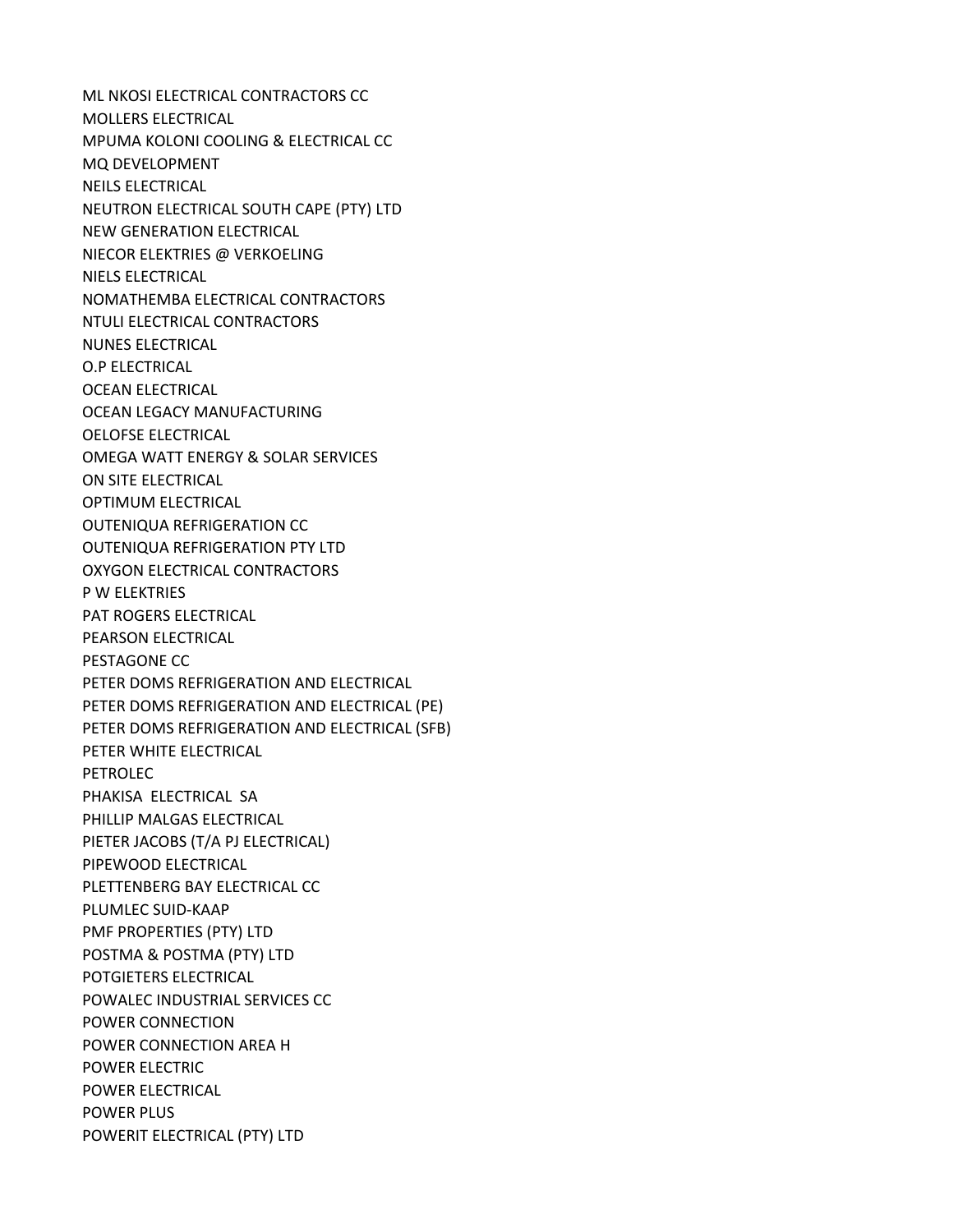POWERMAX ENERGY PROJECTS (PTY) LTD POWERPHASE CC PRECISION ELECTRICAL PRINS ELECTRICAL (PTY) LTD PRO ELECTRIC PTY LTD PROFESSIONAL POWER SOLUTIONS CC PROLANTIC CAPE (PTY) LTD PROLEC ENGINNERING SERVICES (PTY) LTD PROTECTION DOMESTIC IND ELECTRICAL CC PURPLE PANSY 101 CC T/A SONDEZA AMANZI Q P ELECTRICAL QM ELECTRICAL CONTRACTORS PTY (LTD) QUEENTEK REFRIGERATION SERVICES QUENTINS ELECTRICAL CC R & T SECURITY SYSTEMS R B L ELECTRICAL R J FETTING & SON TRUST RADS ELECTRICAL RADS ELECTRICAL PTY LTD RALPH LIDDIARD ELECTRICAL RAUBIES ELEKTRIES RDS REFRIGERATION SEVICES CC REACH TRUST T/A BUILDING AUTOMATION SYSTEMS RED ALERT (PTY) LTD REEDS ELECTROCOOL REFRIGERATION ELECTRICAL & AIRCONDITIONING REFRIGERATION ENGINEERING RELAY SYSTEMS TECHNOLOGY REMCO ELEKTRIES RENGAW ELECTRICAL RETICULEC CC RG COMMUNICATIONS RIGELNIK ELECTRICAL (PTY) LTD ROBERT McADAM ROBOTECH ELECTRICAL CC ROCKY HILLS MARKETING CC RT ELECTRICAL & MAINTENANCE RUSSEL KNOTT ELECTRICAL RUSSEL S ELECTRICAL RWK ELECTRICAL PTY LTD RYCAM ELECTRICAL CONTRACTORS S & K DIESELS CC S & W COOLING S J LOUW ELECTRICAL SERVICES CC S R ELECTRICAL S-A COOLING SYSTEMS SAMPIES ELECTRICAL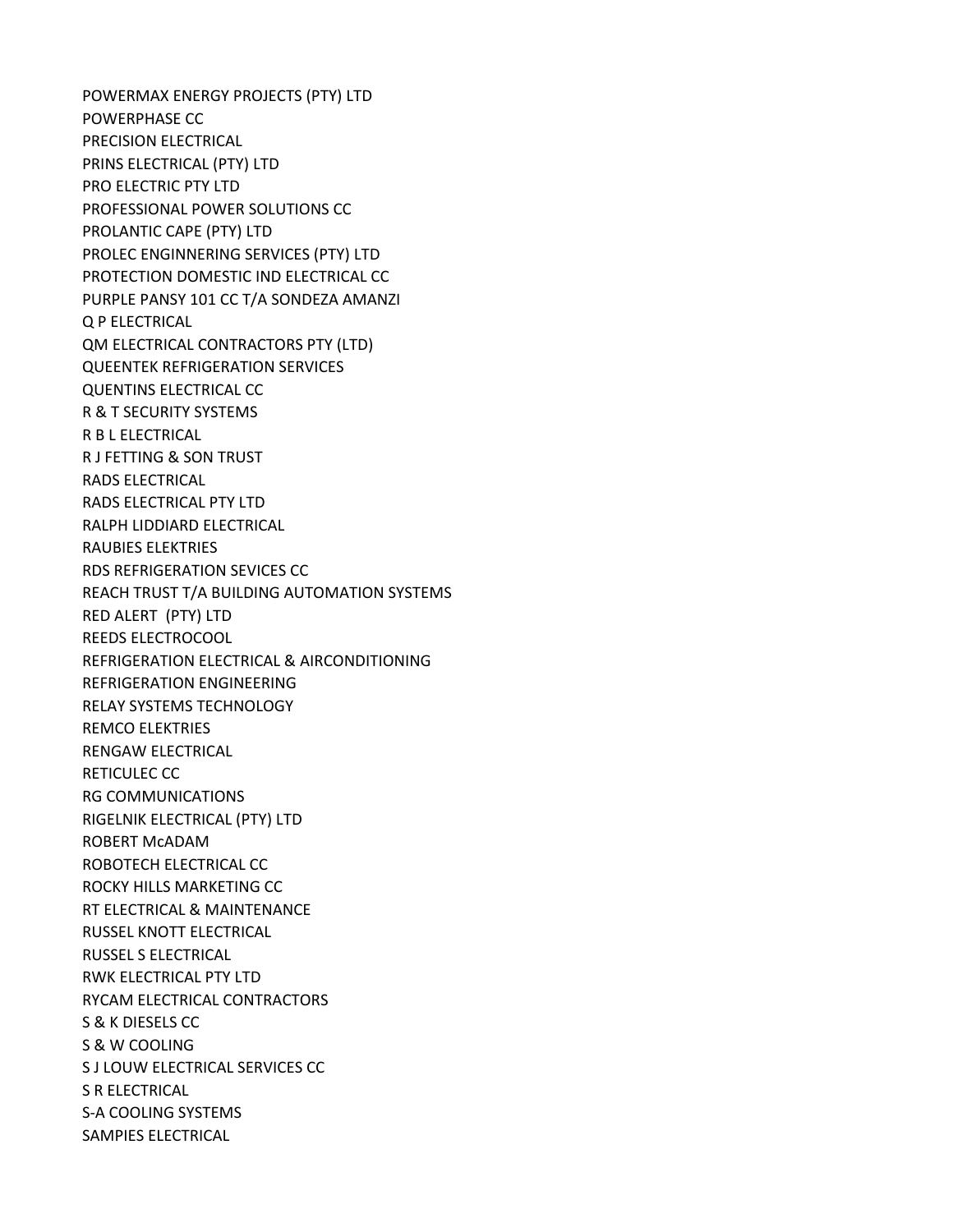SAN AIR (PTY) LTD SANDOLL CONSULTANTS (PTY) LTD SCHENK S ELECTRICAL CC SCOPE ELECTRICAL SCOPE INDUSTRIAL SERVICES SEAMAN S ELECTRICAL SEMMENS SYSTEMS SENATE TRADING AND SERVICES (PTY) LTD SERVELEC (PTY) LTD SERVELEC ENGINEERING & DESIGN (PTY) LTD SERVELEC SERVICE ELECTRICAL SHAUN BENN PROJECTS CC SHELTON ROMAN CONSTRUCTION SERVICES CC SHERWOOD SYSTEMS CC T/A SHINE THE WAY 1079 CC (LAURIANS ELECTRICAL) SHONES AUTOMATION (PTY) LTD SHONES ELECTRICAL SIDS ELECTRICAL SIFAKA AMANDLA ELECTRICAL PROJECTS (PTY)LTD SILENT WISE TRADING (Pty) Ltd SIMANYENE POWER PROJECTS CC SIMON ROLFE MAINTENANCE MANAGEMENT SIMUNYE ELECTRICAL SIRAC BORDER SIRAC THERMO EC CC SISEBENZA KUNYE TRADING CC T/A AIRCON MAN SIYALUNGISA ENGINEERING & CONSULTING SIYAVUYA POWER PROJECTS CC SIYAYAZI ELECTRICAL CC SIZAKAHLE CONTRACTING (PTY) LTD SIZAKAHLE CONTRACTING PTY LTD SKG POWER (PTY) LTD SLABBERT ELEKTRIES & VERKOELING SLINGS ELECTRICAL BUILDING & CIVIL PROJECTS CC SMAL ELEKTRIES SMITH INDUSTRIA SMOKEY MOUNTAIN TRADING 444 (PTY) LTD SNR ELECTRICAL CC SOLARCON CC SOMILA ELECTRICAL AND TRADING CC SOS ELECTRICAL AND PLANT MAINTENANCE CC SOUTH CAPE ELECTRICAL SOUTH CAPE COOLING (PTY) LTD SOUTHERN STAR ELECTRICAL CONTRACTOR CC SOUTHERN STAR ELECTRICAL CONTRACTORS CC SSS ELECTRICAL STARLITE ELECTRICAL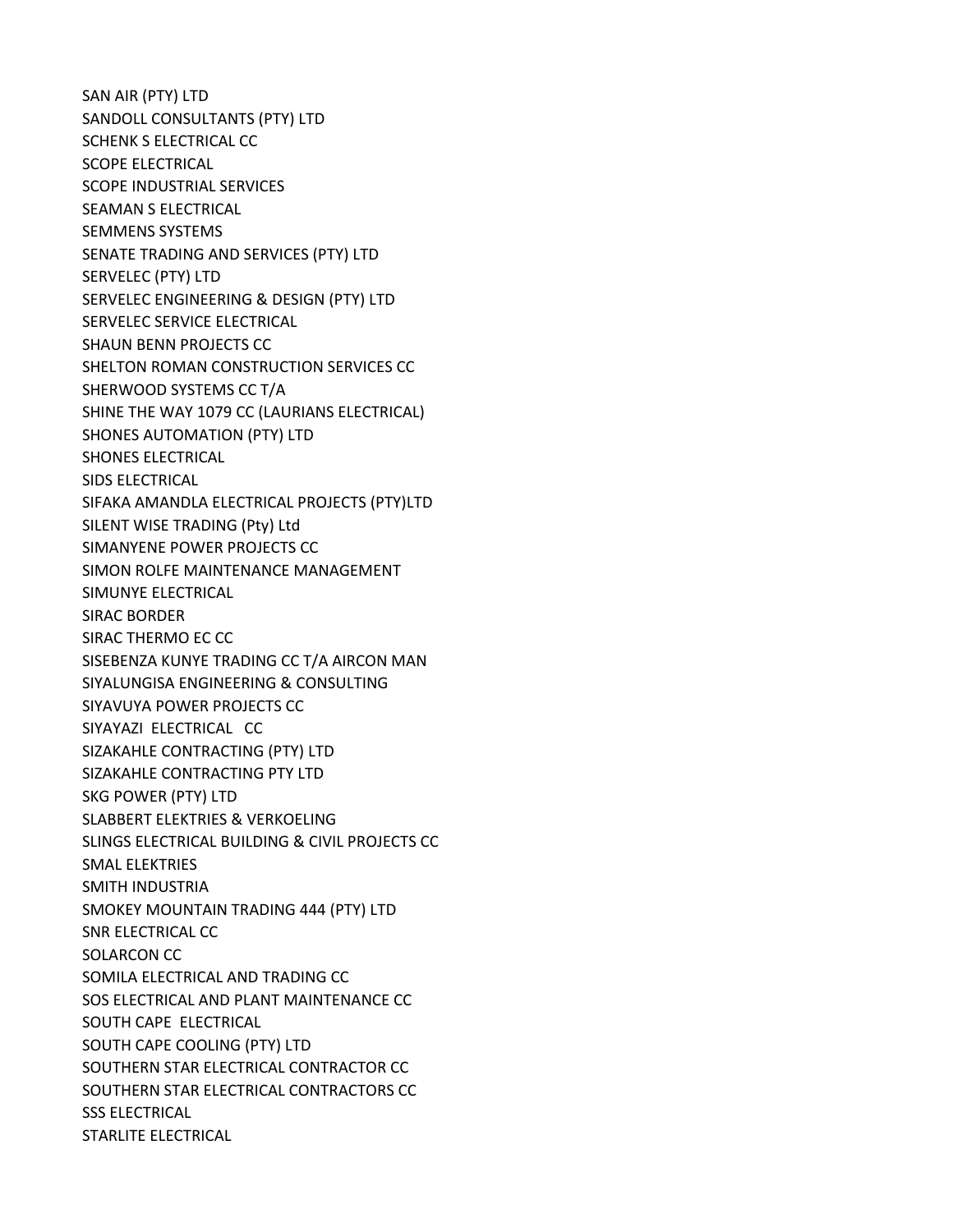STOFILES CONSTRUCTION STORM ELECTRICAL STORMFALL INVESTMENTS (Pty) Ltd STRATON ELECTRICAL STUART BIGGS SUDLEYS ELECTRICAL CC SUIDSEE ELECTRICAL SWD VERKOELING (PTY) Ltd T BIELBY ELECTRICAL CONTRACTORS T G ELEKTRIES PTY LTD T M ELECTRICAL T M SPECIALISED ELECTRICAL SERVICES CC TECHNI ELECTRICAL (PTY) LTD TELECOM TECHNIQUES TELEGENIX TRADING 249 CC (T/A RJN PROJECTS) TELESNA TEGNIESE DIENSTE TERAYNE ELECTRICAL TESLA UTILITY MANAGEMENT (PTY)LTD THE COOLING CO. THE WEATHERMAN CC THEART ELEKTRIES PTY LTD THESENS ELECTRICAL TIDOO ENGINEERING SERVICES CC TINUS MINNIE ELECTRICAL CC TITUS CONSULTING CC TNS REPAIRS (PTY) LTD TODUKA GENERAL DEALERS (PTY) LTD TOMMYS ELECTRICAL TOPWIND CC TORNYN ELEKTRIES TOTAL DAIRY SPECIALISTS TRANSCEDENT SOLUTIONS CC TRANSFORM CONSTRUCTION PTY LTD TRANSFORMAX ELECTRICAL CONTRACTORS CC TREVOR CRIPPS ELECTRICAL CC TROLEC WINDING SERVICES CC TSHUVANE SERVICES TSITSIKAMMA MAINTENANCE SERVICES UBIZO TECHNOLOGIES UKWABELANA ELECTRICAL CC UNAKA ELECTRICAL AND CONSTRUCTIONS UNION NORTH UNITED REFRIGERATION (PTY) LTD VANS ELECTRICAL VC ELECTRICAL VD PROJECTS ELECTRICAL VE RETICULATION (Pty) Ltd